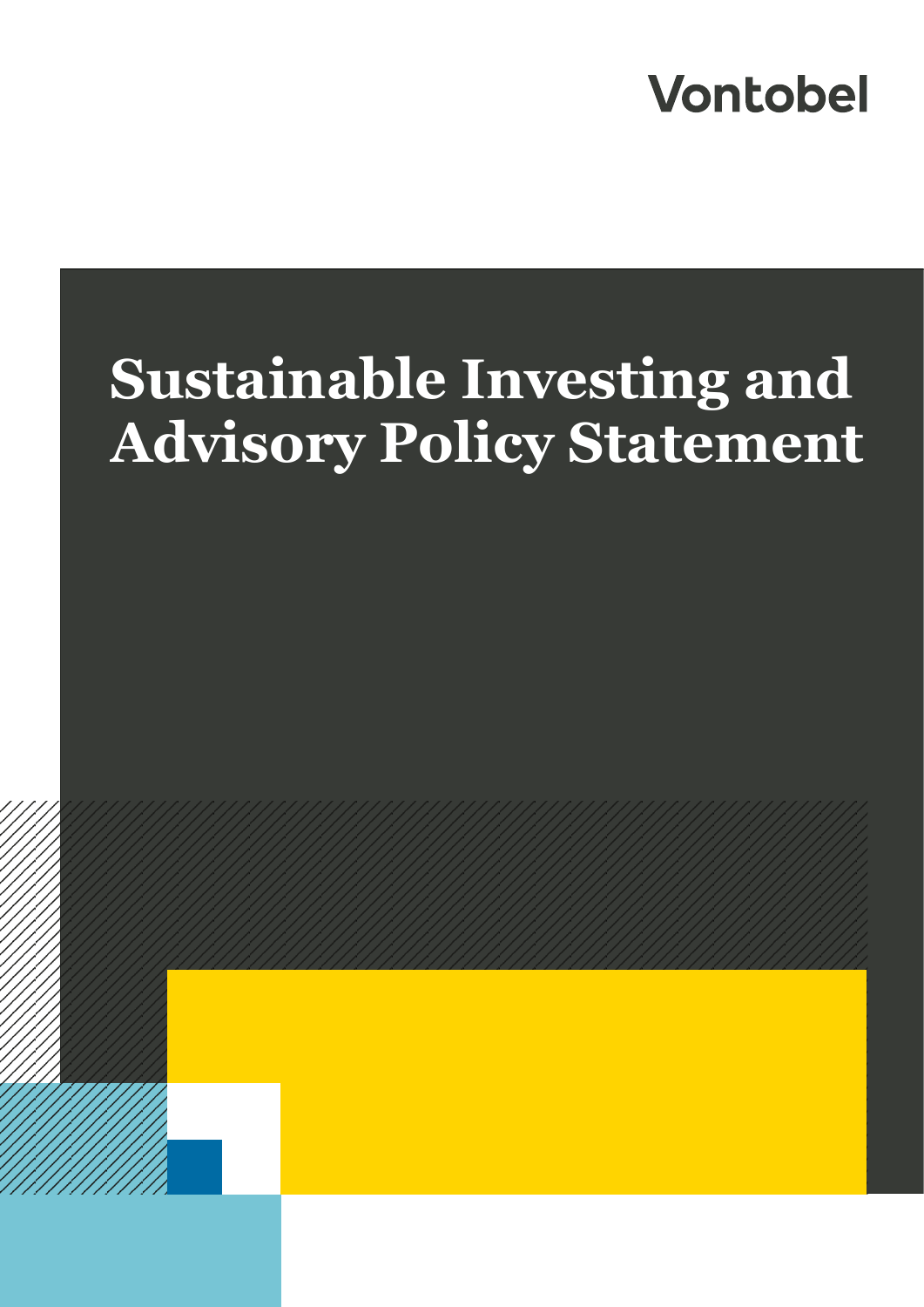### **Contents**

|    | 1. Introduction and scope<br>4   |                                                                                                                 |   |  |
|----|----------------------------------|-----------------------------------------------------------------------------------------------------------------|---|--|
|    | 1.1.                             | Our commitment to sustainable investing                                                                         |   |  |
|    | 1.2.                             | Rationale and objective                                                                                         |   |  |
|    | 1.3.                             | Definitions                                                                                                     | 4 |  |
|    | 1.4.                             | Scope                                                                                                           |   |  |
|    | 2. Governance - Committees       |                                                                                                                 |   |  |
|    | 2.1.                             | Group Level                                                                                                     | 5 |  |
|    | 2.2.                             | Center of Excellence - Investments                                                                              | 5 |  |
|    | 2.3.                             | <b>Client Advisory</b>                                                                                          | 5 |  |
|    | 3. Implementation of this Policy |                                                                                                                 |   |  |
|    | 3.1.                             | Group Level exclusions                                                                                          | 5 |  |
|    | 3.2.                             | Center of Excellence - Investments                                                                              | 5 |  |
|    |                                  | 3.2.1. Exclusions                                                                                               | 5 |  |
|    |                                  | 3.2.2. Assessment of Sustainability Risks and Principal Adverse Sustainability Impacts                          | 5 |  |
|    |                                  | 3.2.3. Climate Change                                                                                           | 6 |  |
|    |                                  | 3.2.4. Active ownership and engagement                                                                          | 6 |  |
|    |                                  | 3.2.5. Discretionary mandates for private clients                                                               | 6 |  |
|    |                                  | 3.2.6. Voting for private clients                                                                               | 6 |  |
|    | 3.3.                             | Client Advisory for private clients                                                                             | 6 |  |
|    |                                  | 3.3.1. Assessment of Sustainability Risks and Principal Adverse Sustainability Impacts in our advisory services | 7 |  |
|    |                                  | 3.3.2. Structured products                                                                                      | 7 |  |
|    | 4. Reporting                     |                                                                                                                 | 7 |  |
| 5. |                                  | <b>Transitional Agreement</b>                                                                                   |   |  |
|    | 6. Entry into force              |                                                                                                                 |   |  |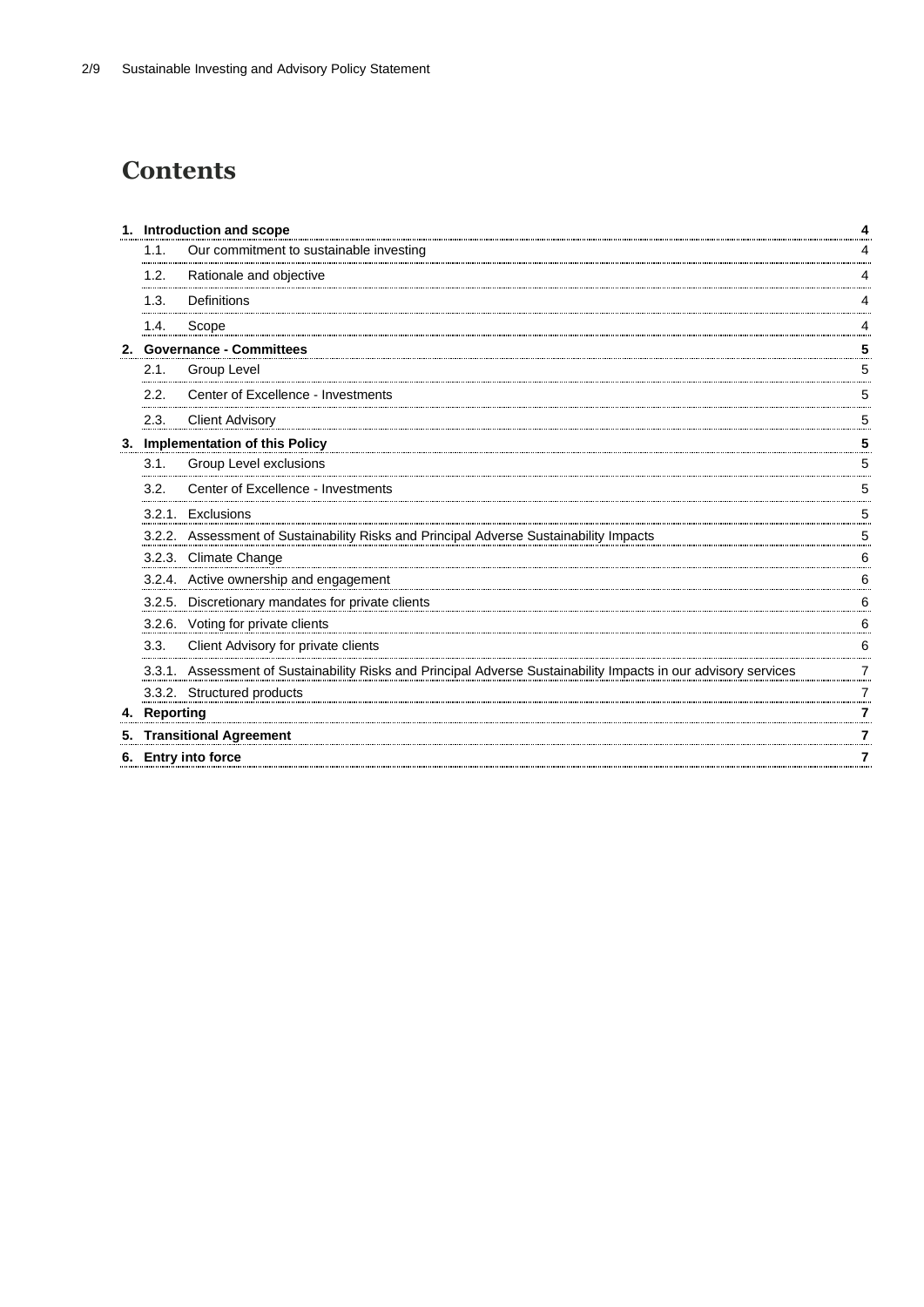#### **About Vontobel**

At Vontobel, we actively shape the future. We create and pursue opportunities with determination. We master what we do – and we only do what we master. This is how we get our clients ahead. As a globally operating financial expert with Swiss roots, we specialize in wealth management, active asset management and investment solutions. We empower our employees to take ownership of their work and bring opportunities to life. Because we are convinced that successful investing starts with assuming personal responsibility. We relentlessly question the achieved, striving to exceed the goals and expectations of our clients. The registered shares of the Vontobel Holding AG are listed on the SIX Swiss Exchange. The Vontobel families' close ties to the company guarantee our entrepreneurial independence. We consider the resulting freedom an obligation to assume social responsibility as well. As of December 31, 2020 Vontobel advised CHF 248.2 billion of total client assets. Around the world and in our home market, we serve our clients from 26 locations.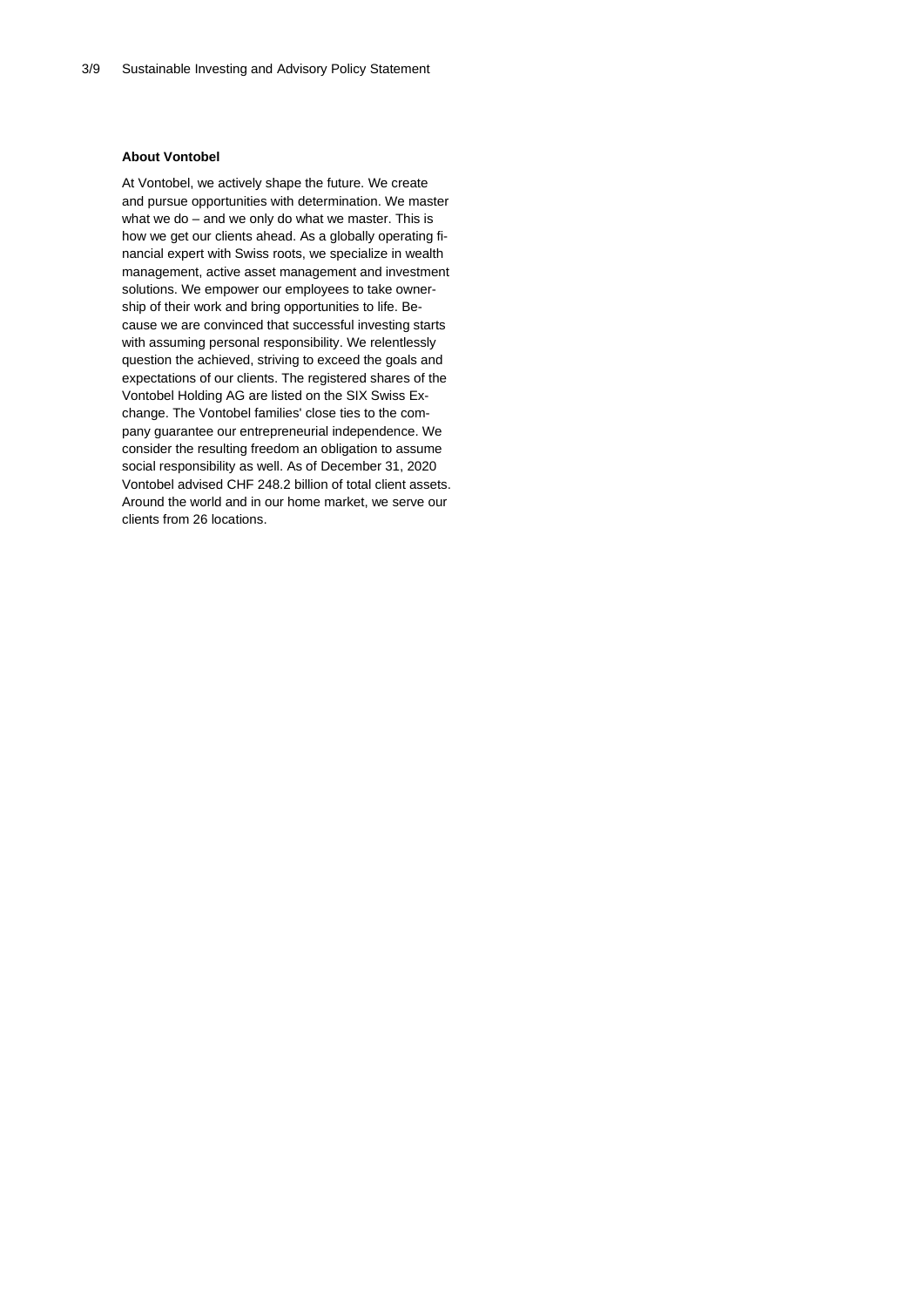#### <span id="page-3-0"></span>**1. Introduction and scope**

This policy details how Vontobel integrates Sustainability Risks, and Principal Adverse Sustainability Impacts in its investment decision, and advisory services. In particular, it explains with regards to Sustainable Finance our rationale, our objectives, governance structure and how we implement this policy across our business divisions.

This policy is updated to be in conformity with Article 3, and Article 4 of the Regulation (EU) 2019/2088.

It builds on internationally recognized standards for due diligence and reporting, in particular the UN Guiding Principles on Business and Human Rights and the OECD Guidelines for Multinational Enterprises. In addition, Vontobel adheres to voluntary due diligence, and reporting standards, including UN Global Compact and GRI's sustainability reporting framework.

This policy reflects our current approach, and we expect that this Policy will evolve over time to reflect changes in business practices, business structures, technology, and the law.

Vontobel's general commitment to sustainability is captured in our Sustainability Principles, see Appendix 1.

#### <span id="page-3-1"></span>**1.1. Our commitment to sustainable investing**

As a globally active investment manager, Vontobel recognizes that it has a responsibility (towards its stakeholders) to play an active role in the sustainable transformation of the economy and society for future generations. Vontobel therefore wants to engage in a dialogue with stakeholders about the challenges ahead and to show how this transformation process is creating unique opportunities for investors.

All our client units (Wealth Management, Asset Management, Platforms and Services, Digital Investing) offer sustainable investment solutions and/or advice and cooperate closely in this area. Vontobel is committed to a long-term process of improving our approach to integrating ESG into our investment processes. As part of the finance ecosystem, Vontobel believes in the value of collaborating with other investors. Therefore, Vontobel actively works in industry associations in order to advance sustainable investing practices and is an active participant in initiatives, such as:

– Principles for Responsible Investment (PRI). Supported by the United Nations, the PRI is an international network of more than 3,000 financial services providers working together to contribute to the development of a more sustainable financial system.

– Swiss Sustainable Finance (SSF). SSF strengthens Switzerland's position in the international marketplace for sustainable finance by informing, educating and supporting growth. Vontobel is a founding member of SSF and played a significant role in establishing the organization.

A full list of our memberships and initiatives is available on the internet.

#### <span id="page-3-2"></span>**1.2. Rationale and objective**

The world is facing powerful trends involving major economic, environmental and social changes. These trends result in risks and opportunities for investors. Through the incorporation of ESG considerations into our investment processes, we aim at improving the long-term riskreturn characteristics of our portfolios and/or at reflecting clients' values.

We strongly believe an effective identification of material Sustainability risks and opportunities requires thorough analysis because material ESG factors are often of a medium to long-term nature and are difficult to quantify as contributors to near term performance. For this reason, we emphasize the importance of transparent communication if, and how, material ESG considerations influence the decision making of our investment managers and advisors as outlined in section 5 of this policy.

In the context of Sustainability risks and opportunities, climate change is a relevant example. Vontobel believes that high- greenhouse gas emitting and extractive industries (e.g. thermal coal, oil sands and coal power generation) can introduce significant risks to a portfolio, particularly in the context of potential for new regulation, taxation or other constraints. On the other hand, today's problems motivate companies to provide innovative solutions leading to potential new investment opportunities (e.g. reduce air pollution).

#### <span id="page-3-3"></span>**1.3. Definitions**

We acknowledge that there is no standard approach to sustainable investing, but different approaches serving different client needs. For an overview of the different approaches, we refer to the classifications, which are commonly used in the market and by the relevant industry associations (see Appendix 2). We use the term sustainable investing synonymous with ESG or responsible investing.

Sustainability Risks are environmental, social, or governance (ESG) events or conditions that, if they occur, could cause an actual or a potential material negative impact on the value of the investment.

Principal Adverse Sustainability Impacts are those impacts of investment decisions, or investment advice that result in negative effects on sustainability factors, i.e. environmental, social and employee matters, respect for human rights, anti-corruption and anti-bribery matters".

#### <span id="page-3-4"></span>**1.4. Scope**

This Policy covers all business units of Vontobel unless otherwise specifically stated. It applies to all actively managed assets and discretionary/proprietary investment decisions by Vontobel as well as our advisory services with regards to investment proposals to clients. It excludes assets and products that are issued or held at the explicit request of our clients, including but not limited to: hedging positions, «execution only» business (custody assets/external asset managers), and transaction banking/products issued or traded at explicit client request (in particular in relation to structured notes).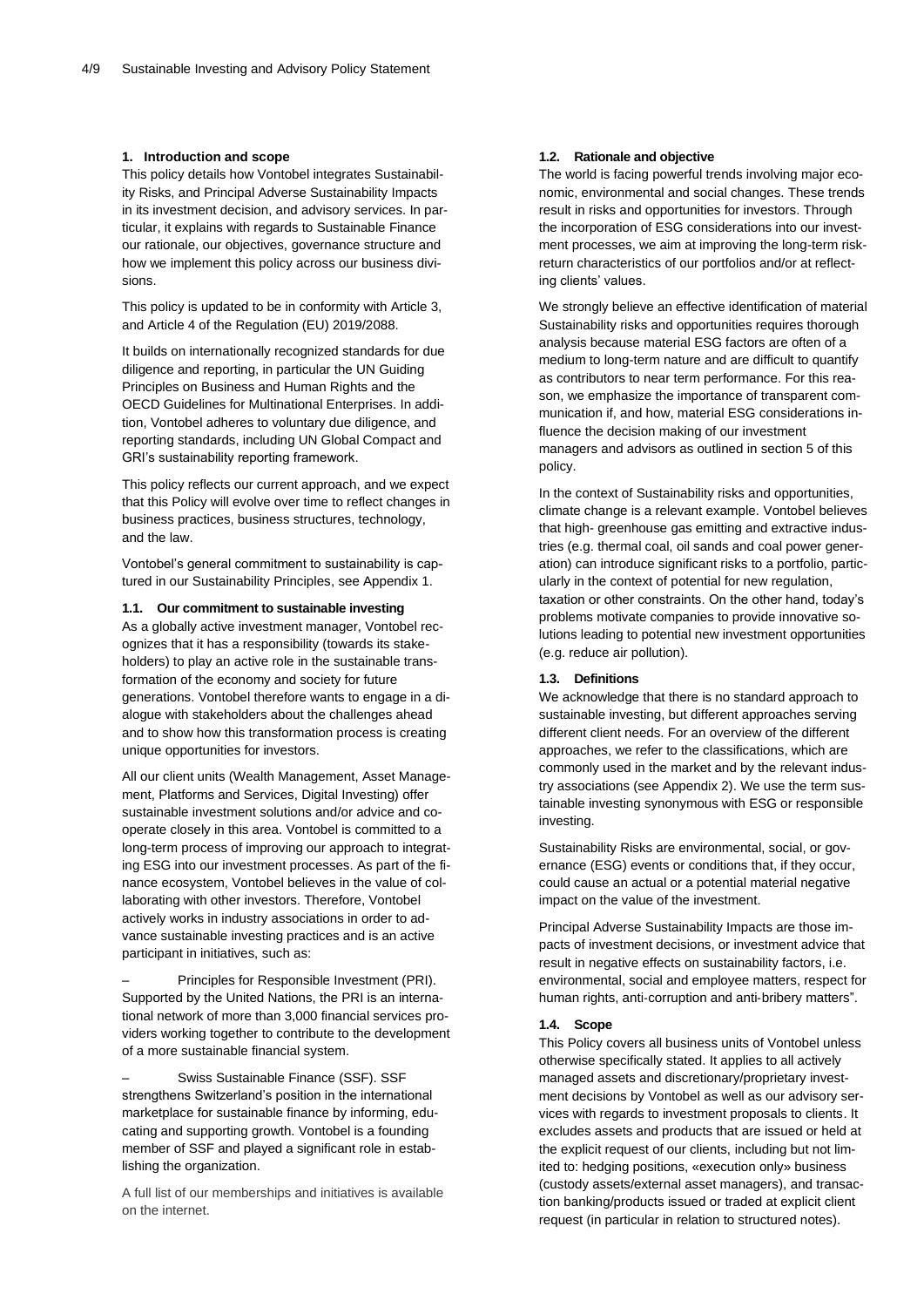#### <span id="page-4-0"></span>**2. Governance - Committees**

#### <span id="page-4-1"></span>**2.1. Group Level**

The Vontobel Sustainability Committee (VSC) chaired by the Group CEO oversees the implementation of the Sustainable Investing and Advisory Policy. It formulates the sustainability strategy for the entire Vontobel Group, and sets specific objectives based on the sustainability principles. Members of the committee include representatives from all client units (CUs) and relevant centers of excellence (CoE). They initiate and accompany the sustainability activities with their respective operational heads. The VSC usually meets on a quarterly basis.

#### <span id="page-4-2"></span>**2.2. Center of Excellence - Investments**

The ESG Investment Governance Committee is a decision making body for general aspects of investment processes with respect to ESG. The committee has a central coordinating role wherever it makes sense to have a common approach to ESG challenges. All the investment boutiques are part of the committee. The role of the ESG Investment Governance Committee principally includes governance of ESG related topics in the investment process. This includes setting common standards for ESG across investment boutiques with respect to product classification, product labelling, ESG reporting and defining policies regarding stakeholder engagement and proxy voting. The chair of the ESG-IGC has a seat on the VSC.

#### <span id="page-4-3"></span>**2.3. Client Advisory**

The Sustainable Investing Expert Circle comprises representatives from relationship management and portfolio management as well as corporate sustainability management. It is established to build up expertise within Vontobel. It aims to increase awareness and significance of Sustainable Investing within the organization and to exchange ideas on how to enhance our advisory services in sustainable investing based on the feedback of relationship managers and their clients. The Expert Circle usually meets on a bi-monthly basis and reports into the VSC.

#### <span id="page-4-4"></span>**3. Implementation of this Policy**

#### <span id="page-4-5"></span>**3.1. Group Level exclusions**

All our investments have to fulfil minimum requirements. Cluster munitions and land mines are banned by international conventions. In 2011, Vontobel therefore approved a group-wide policy that prohibits investments in companies that manufacture these types of arms. In addition, Vontobel will not provide any investment advice on the securities of these companies to clients. The list of prohibited companies is made available by the Vontobel Corporate Sustainability Management team to all staff responsible for investments on a quarterly basis.

#### <span id="page-4-6"></span>**3.2. Center of Excellence - Investments**

Dedicated investment managers are responsible for the management of sustainable investment solutions based on their specific investment approaches and processes, including ongoing monitoring within their defined risk frameworks. As an active multi-boutique asset manager, each boutique tailors its investment and ESG approach

independently according to the requirements of the asset classes in which it invests and its own sustainability strategy. Investment approaches, and processes as well as external partners (data providers) are regularly reviewed by the ESG-IGC.

#### <span id="page-4-7"></span>**3.2.1. Exclusions**

Vontobel sustainable investment solutions may exclude investments into companies from a broader range of business activities than given on the group-wide list of controversial activities. Clients may also opt to provide their own list of exclusions, on agreement with their manager.

#### <span id="page-4-8"></span>**3.2.2. Assessment of Sustainability Risks and Principal Adverse Sustainability Impacts**

The investment teams manage a variety of investment strategies, including many where ESG forms an integral part of the investment process (as defined and applied by the relevant investment boutique). In these strategies:

- 1. the analyses of Sustainability Risks is an integrated part of the investment process. More information on the specific investment approaches and process can be found at vontobel.com
- 2. the relevant boutique exercises voting rights and engages with companies in order to improve their business practices in the belief that this will help generate better long-term risk-adjusted results. For more information, refer to section 4.2.

Severe controversies, and breaches of international norms (collectively 'critical ESG events') are often related to Principal Adverse Sustainability Impacts, e.g., significant negative impact on the environment, forced labor, child labor. Moreover, these instances can signal insufficient management of Sustainability Risks by a company, or a government.

To identify and monitor critical ESG events, Vontobel investment teams are informed by ESG data and assessment methodologies provided by external ESG data providers such as MSCI or Sustainalytics. The ESG assessment methodology of such providers typically take into account the UN Guiding Principles on Business and Human Rights, the OECD Guidelines for Multinational Enterprises, the International Labor Organization (ILO) Declaration on Fundamental Principles and Rights at Work, the ILO Core Conventions, and the UN Global Compact. A full description of the respective ESG rater's methodology can be found on their webpage.

The data obtained from third-party data providers may be incomplete, inaccurate, or unavailable. As a result, there exists a risk of incorrectly assessing a security or issuer, resulting in the incorrect inclusion or exclusion of a security.

To properly understand the impact of critical ESG events, investment teams conduct their own research to assess their impact on the relevant portfolio and on wider stakeholders.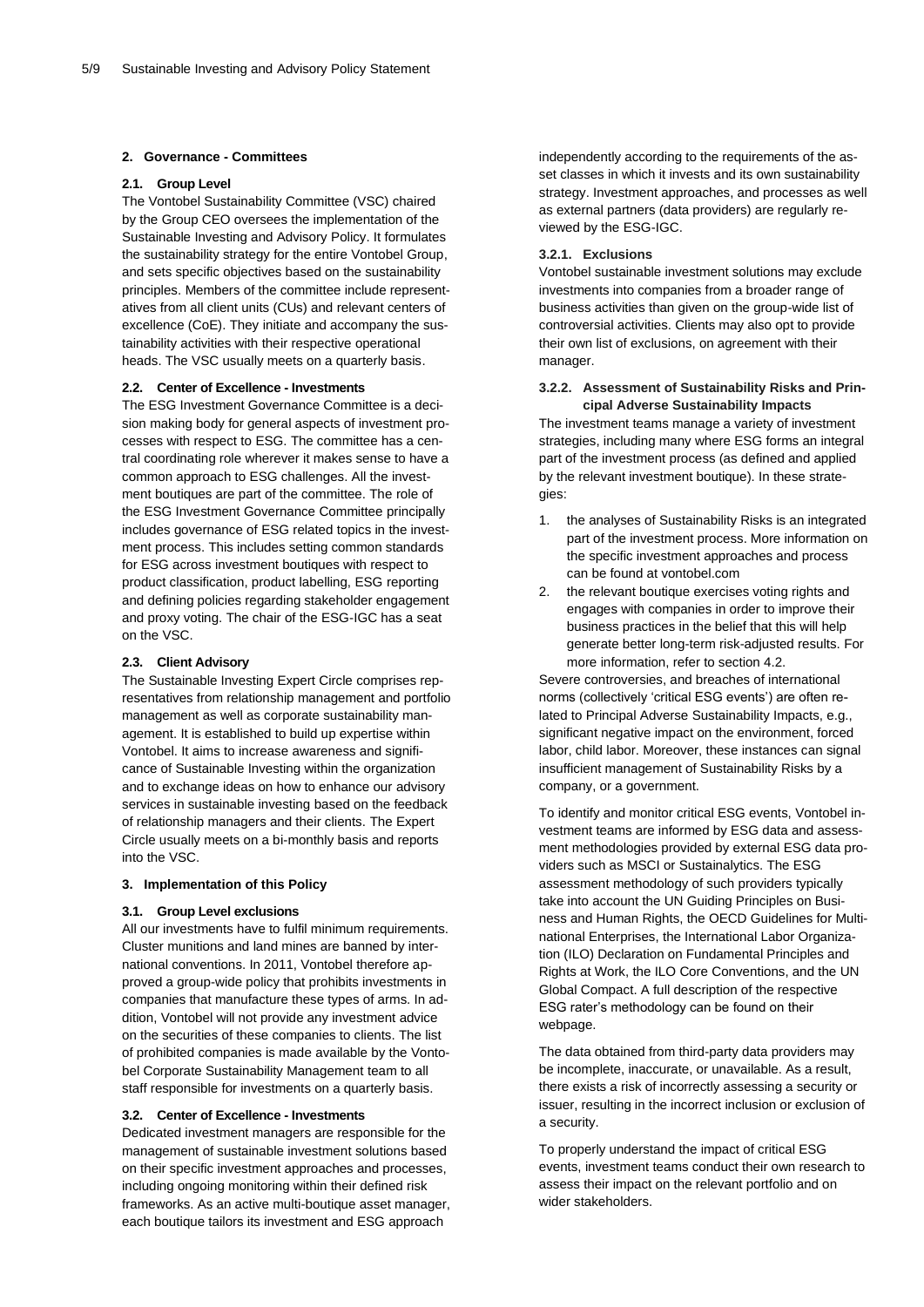Additionally, certain critical ESG events can be flagged in the portfolio management system based on thirdparty data provider. If an investments is flagged the position will be reviewed, and monitored by an independent risk management team.

A standing list of open exposures to critical ESG Events across our investments is presented at a quarterly Risk Management meeting.

#### <span id="page-5-0"></span>**3.2.3. Climate Change**

We are mindful of industries with high greenhouse gas emissions for the reasons mentioned in section [3.](#page-4-4) As such, some investment strategies exclude carbon intensive and extractive investments altogether while others consider risks of these investments on a case by case basis as an integrated part of their investment process. Moreover, we offer specific investment strategies with the aim of mitigating climate change, e.g. Vontobel manages different products enabling clients to invest in companies contributing positively to social or environmental issues.

For a number of products, we actively monitor and regularly disclose specific ESG information, the carbon footprint and other climate related performance indicators of investment portfolios.

#### <span id="page-5-1"></span>**3.2.4. Active ownership and engagement**

We believe that voting and engagement can have a positive impact on a company's long-term returns by influencing its values and behavior and can strengthen its longer-term contribution towards building more sustainable economies and societies and protecting the environment. If agreed, we may exercise voting rights in the best interest of our clients.

We use both direct engagements, which are undertaken by our investment and ESG professionals, as well as indirect engagements, which are undertaken by professional third parties. Our analysts and portfolio managers directly engage with the management of investment companies on relevant sustainability topics as part of their fundamental research activities. Engagement includes one-off, ad-hoc, or on-going objective driven communication with the investee's management team on sustainability related issues. This can range from sustainability related updates and questioning of the business model, to targeting on specific issues that may cover ESG concerns.

Our engagement processes are detailed in our Engagement Policy Statement.

Vontobel recognizes that portfolio management of stocks, may include an obligation to vote in relation to the stock. If authorized to do so, Vontobel will vote in respect of the stock, typically by proxy, in a manner, which it reasonably believes to be in the best interest of the client and in line with any specific legal or regulatory requirements in different jurisdictions or markets that may apply. In order to fulfil this responsibility, Vontobel has implemented a Voting Policy.

The respective polices can also be found on our webpage[: https://am.vontobel.com/en/sustainable-in](https://am.vontobel.com/en/sustainable-investing)[vesting](https://am.vontobel.com/en/sustainable-investing)

<span id="page-5-2"></span>**3.2.5. Discretionary mandates for private clients**  Based on the client's needs and preferences for sustainable investing, we offer discretionary mandate solutions for multi or single asset mandates. In which we apply either:

- 1) an integrated ESG investment approach with the focus to reduce ESG-related risks via exclusions, norm-based screening and minimum ESG rating requirements while aiming to meet the clients' investment objective(s); or
- 2) a sustainable investment approach with focus on contributing to a positive environmental and social impact. Such as through the alignment of investments to the UN Sustainable Development Goals through the underlying operations of the investment holdings. In addition, the investment approach applies exclusion criteria, norm-based screening and minimum ESG rating requirement.

In both of the above discretionary mandate solutions, investments which have critical ESG Events are excluded.

The data obtained from third-party data providers may be incomplete, inaccurate, or unavailable. As a result, there exists a risk of incorrectly assessing a security or issuer, resulting in the incorrect inclusion or exclusion of a security.

In addition, for a certain investment size, we are able to provide tailored mandate solutions according to the client's specific sustainable investment guidelines.

Vontobel respects that some clients may not want to invest their wealth according to sustainable approaches. In these cases, Vontobel offers discretionary mandate solutions, which do not explicitly incorporate Sustainability Risks, and which do not consider Principal Adverse Sustainability Impacts from the investment decisions.

#### <span id="page-5-3"></span>**3.2.6. Voting for private clients**

Client of Wealth Management holding single registered shares of Swiss companies can exercise their voting rights if they choose to register as a shareholder.

#### <span id="page-5-4"></span>**3.3. Client Advisory for private clients**

Through our Vontobel Academy, all Vontobel employees can access internal and external trainings covering various aspects of sustainable finance.

Moreover, ESG related topics are integrated into specific mandatory training, such as the curriculum for relationship managers within WM, in order to build-up expertise and promote sustainable investing. Vontobel integrates ESG aspects in the advisory process and trains relationship managers to actively assess the clients' propensities for ESG in general and for ESG investing in particular to serve the clients in a thorough and comprehensive way. Furthermore, we regularly team up with organizations to hold internal and external awareness-building events.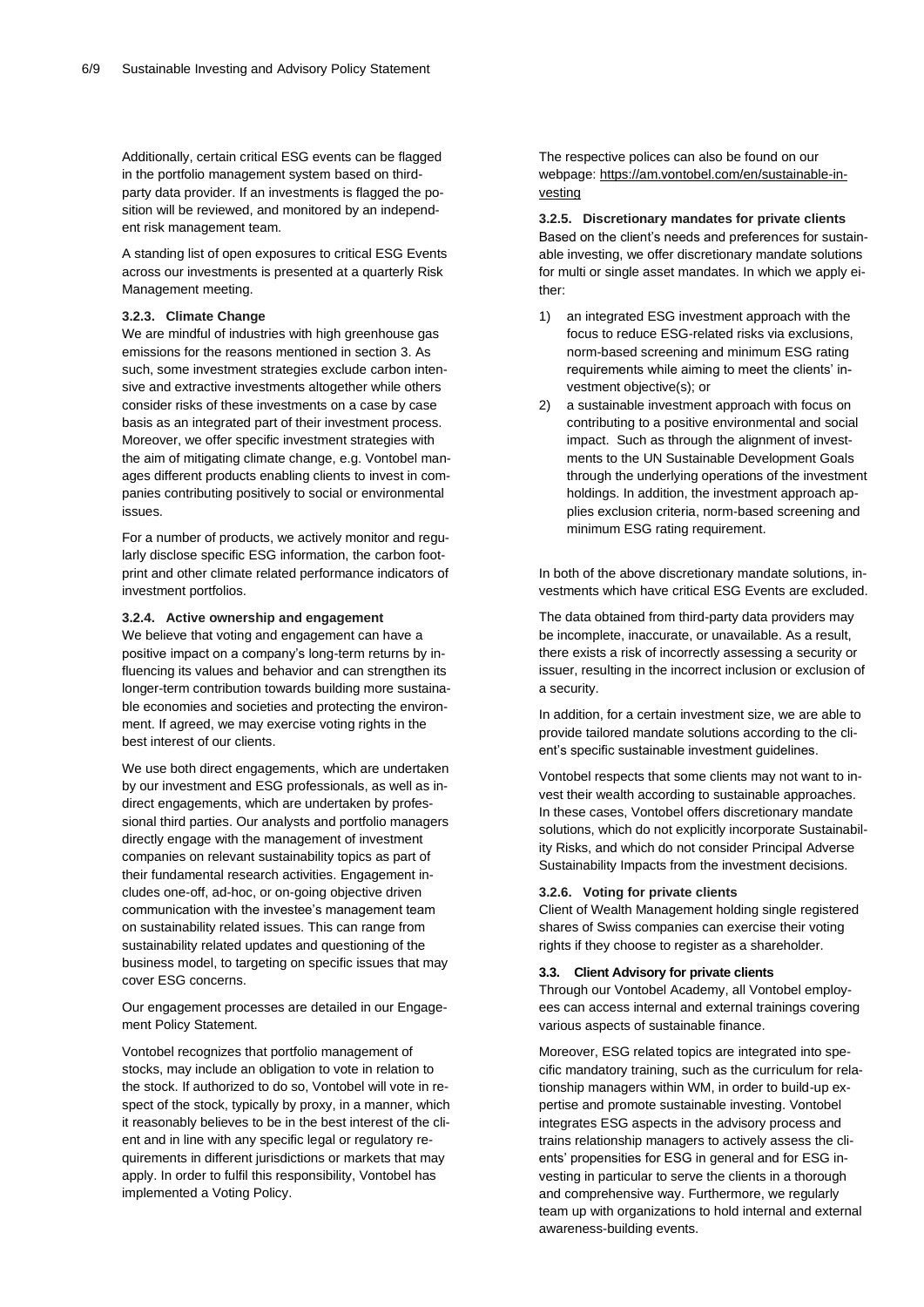#### <span id="page-6-0"></span>**3.3.1. Assessment of Sustainability Risks and Principal Adverse Sustainability Impacts in our advisory services**

Our advisory services may be associated with financial risks for our clients. We consider Sustainability Risks to be material and with the potential to affect the long-term risk and return profile on an investment. We therefor integrate Sustainability Risk considerations into our investment research and investment advice relying on a combination of specialised ESG data from third parties, such as MSCI, and from proprietary investment research. The respective information is made available to our client advisors through recommendation lists (buy/hold/sell ratings) and through our advisory solutions and are taken into account when providing investment advice. We apply a holistic approach to investment advisory but we are particularly cautious with regards to assets that have poor ESG credentials, indicating that such a company has an insufficient management of Sustainability Risks.

Client Advisory also upholds the beliefs outlined in section 3.2.2 relating to Critical ESG Events. To identify and consider such Potential Adverse Sustainability Impacts, the respective third-party ESG data is integrated into our advisory solutions used by client advisors when providing investment advice to private clients. In addition, for a certain investment size, we are able to provide tailored advisory services according to the client-specific investment guidelines.

When defining and implementing ESG criteria for such investment solutions, and structured solutions the business draws upon data and specialist expertise of Vontobel's investment teams and ESG specialists and/or external ESG data providers. In the area of collective investment instruments, and structured solutions, Vontobel offers its clients a broad range of in-house and/or third party collective instruments that fulfil our sustainable standards.

#### <span id="page-6-1"></span>**3.3.2. Structured products**

For our structured solutions, Vontobel implements ESG criteria on a product level through a range of specific thematic based investment products, which it structures issues and actively promotes.

When defining and implementing ESG criteria for such purposes, the business draws upon data and specialist expertise of Vontobel's investment teams and ESG specialists and/or external ESG data providers. Moreover, advisory clients have the option of individually structuring products based on an investment universe of sustainable assets provided by –internal ESG/ Investment specialists. Clients may also choose to provide their own ESG universes, investment themes etc. or opt for our structuring, execution and wrapper solutions.

#### <span id="page-6-2"></span>**4. Reporting**

We believe in the highest standards of transparency and reporting as the basis of the trusted relationship with our clients. We report on our sustainable investing activities and progress in the Corporate Responsibility and Sustainability Report, which is part of the Vontobel Annual

Report, and we provide further information on our website. Our latest PRI Transparency Report can also be found [online.](https://www.unpri.org/signatories/transparency-reports-2019/4506.article) For further information on activities, please contact Vontobel Corporate Sustainability Management, sustainability@vontobel.com.

Furthermore, for selected investment products, specific ESG information is disclosed to our clients. This may include, but is not limited to: ESG profiles and ratings of selected investments, ESG profile of mandates and funds including benchmark comparison, CO2e reporting, or, where relevant, impact based on the UN Sustainable Development Goals.

For further information on our sustainable investing approach please contact Vontobel ESG Center, amgsesgcenter@vontobel.com

#### <span id="page-6-3"></span>**5. Transitional Agreement**

The AM risk management process as described in section 3.2.2. will be fully implemented by June 30, 2021 at the latest. Until full implementation, the existing directive shall be applied mutatis mutandis

#### <span id="page-6-4"></span>**6. Entry into force**

This policy statement enters into force on March 9, 2021.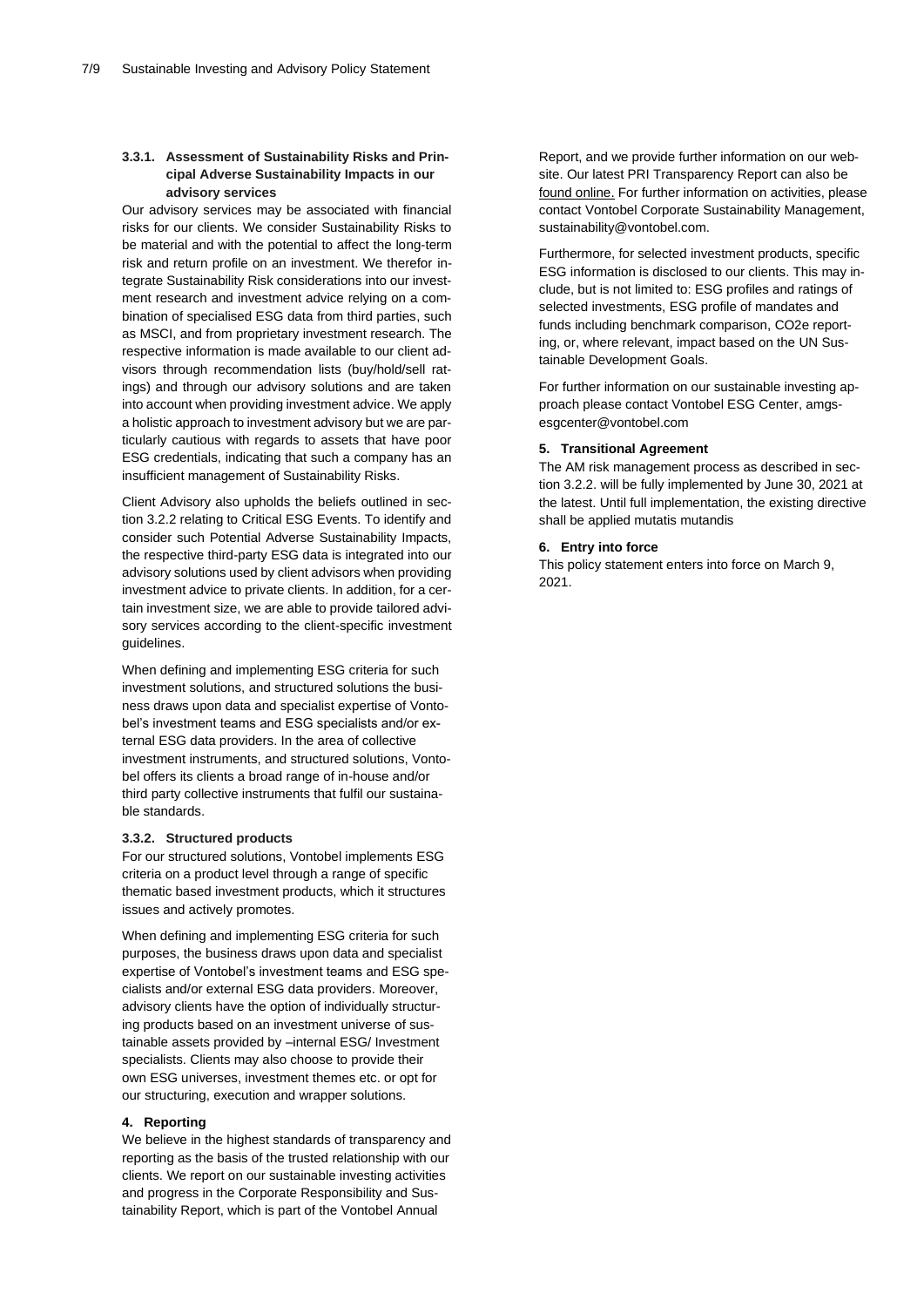#### **Appendix 1: Vontobel Sustainability Principles**

- 1. Vontobel is committed to the principle of sustainable development.
- 2. When advising our clients, we focus on their longterm satisfaction.
- 3. We are responding to a growing demand among clients by offering innovative investment services that take account of the opportunities and risks related to sustainability.
- 4. As an organization with a long-term focus, we generate sustained increases in the value of our company for our shareholders through measures that include the consideration of environmental and social issues.
- 5. Together with our charitable foundations and through the personal commitment of each individual, Vontobel strives to create social and cultural added value.
- 6. We engage in an active dialogue with the public about sustainability issues.
- 7. We are an attractive and fair employer.
- 8. We make our employees aware of the opportunities and risks relating to sustainability on a continuous basis.
- 9. We reduce the environmental impacts of our business activities as far as possible, thus also making a contribution towards climate protection.
- 10. We set specific sustainability targets and ensure that we have appropriate management structures and processes in place to facilitate the continuous improvement of our performance.